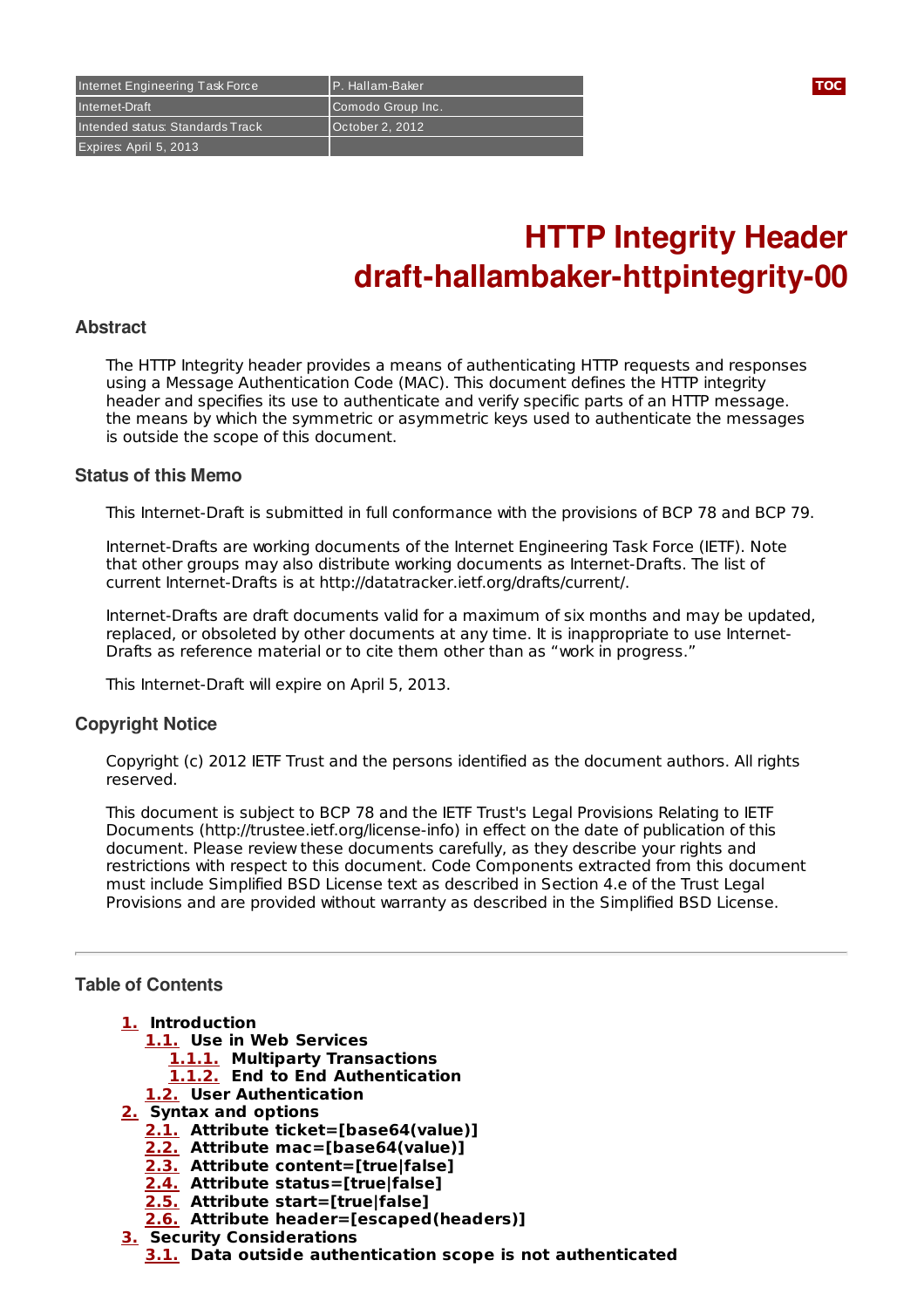

<span id="page-1-12"></span><span id="page-1-11"></span><span id="page-1-10"></span><span id="page-1-9"></span><span id="page-1-8"></span><span id="page-1-7"></span><span id="page-1-6"></span><span id="page-1-5"></span><span id="page-1-4"></span><span id="page-1-3"></span><span id="page-1-2"></span><span id="page-1-1"></span><span id="page-1-0"></span>

| 1. Introduction                                                                                           | <b>TOC</b> |
|-----------------------------------------------------------------------------------------------------------|------------|
| <u> 1989 - Johann Stoff, amerikansk politiker (d. 1989)</u><br>1.1. Use in Web Services                   | <b>TOC</b> |
| 1.1.1. Multiparty Transactions                                                                            | <b>TOC</b> |
| 1.1.2. End to End Authentication                                                                          | <b>TOC</b> |
| <u> 1980 - Johann Barn, amerikansk politiker (</u><br>1.2. User Authentication                            | <b>TOC</b> |
| <u> 1980 - Johann Barbara, martxa alemaniar a</u><br>2. Syntax and options                                | <b>TOC</b> |
| <u> 1980 - Andrea Stadt Britain, amerikansk politik (* 1908)</u><br>2.1. Attribute ticket=[base64(value)] | <b>TOC</b> |
| 2.2. Attribute mac=[base64(value)]                                                                        | <b>TOC</b> |
| 2.3. Attribute content=[true false]                                                                       | <b>TOC</b> |
| 2.4. Attribute status=[true false]                                                                        | <b>TOC</b> |
| 2.5. Attribute start=[true false]                                                                         | <b>TOC</b> |
| 2.6. Attribute header=[escaped(headers)]                                                                  | <b>TOC</b> |